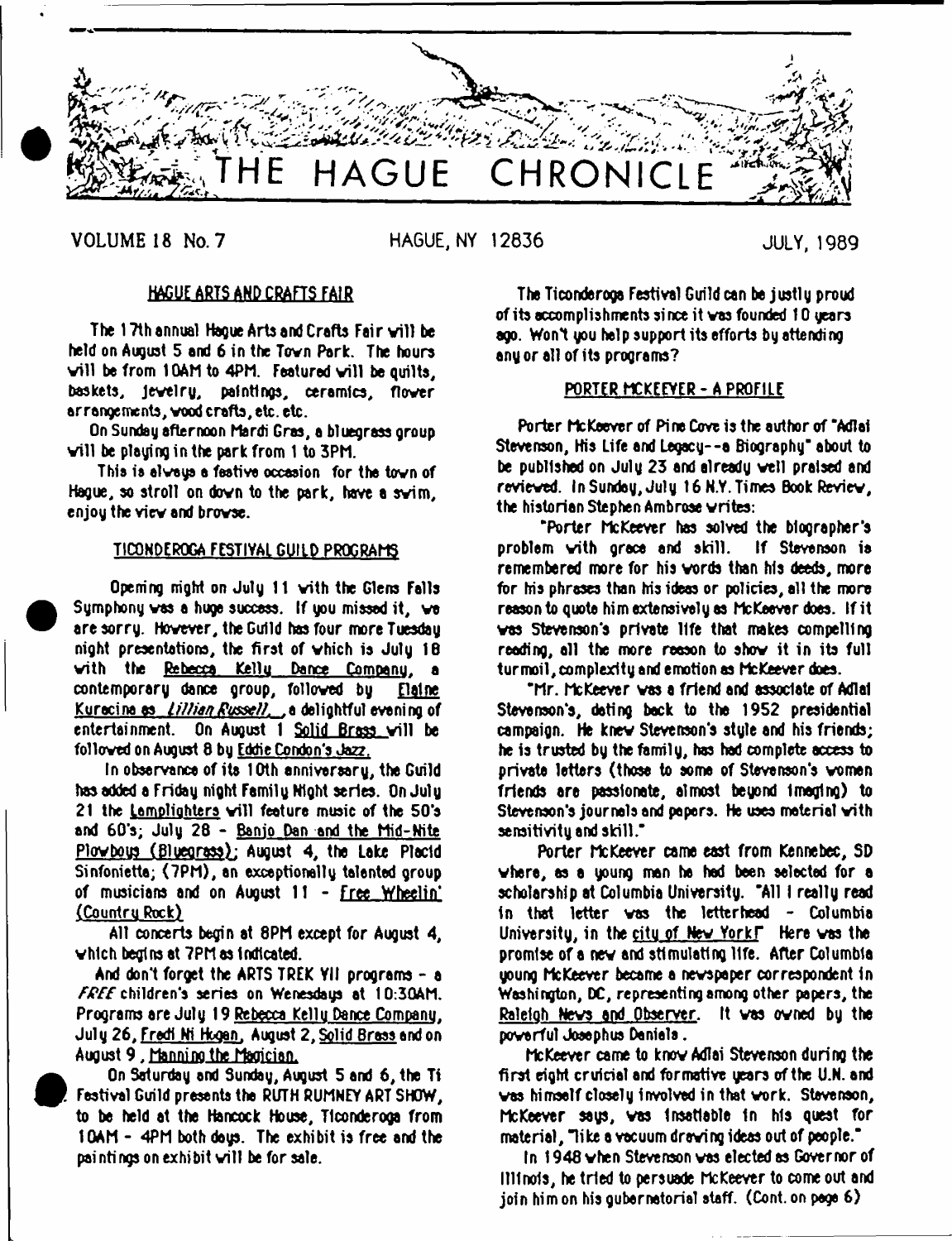# PEACE WITH THE EARTH CONVENANT and CELEBRATION

The Blessed Sacrament Church in Hague will host a Peace With the Earth Covenant and Celebration on Saturday, July 29th. A full day of activities and creative experiences will be centered around the earth and its environment. This celebration will offer opportunities for children and adults to learn more about the earth and its resources and help us get in touch with our own creative talents using them more to express our appreciation for the earth and its gifts. Some activities planned are play shops on art, storytelling, poster contests, photography, flover arranging, slides and creation centered prayer experiences. Presenters will offer reflections on the practical vays ve might put our lives more In Hne vith the needs of the nev environment.

A covenant statement will be read and those who vish may sign the covenant, indicating their intention to live in peace vith the earth.

The day will conclude with a shared vegetarian supper and social. For more information you may call the rectory at 543-8828. Permanent residents, as veil as summer guests in the surrounding area, are invited to attend.

# "ADIRONDACK SKETCHES" TO BE PRESENTED

On August 6 the Lake Placid Sinfonietta will perform the vorld premier of "Adirondack Sketches" by Robert Washburn at an 8PM concert conducted by David Gilbert at the Lake Placid Center for the Arts. Five sections of the suite are to be called "Fanfare and Hymn to the High Peaks", "Adirondack Ballads", "Autumn In the Adlrondacks", "Sunrise Over Mirror Lake", and "Jubilee".

Washburn, a vorld renovned composer and former director of the Crane School of Music has lived in the Adirondack region for 35 years. Laura Meade, vho knev Washburn In her college years at Potsdam, suggested the idea for such a composition. Her son, Michael contacted Gilbert, vho promoted the composer and the Adirondack theme piece to the Sinfonietta's Board of Directors. They commissioned Washburn in memory of Paul White vho came to Lake Placid 50 years ago to direct the orchestra.

#### ,,,,,,,,,,,,,,,,,,,,,,,,,,,,,,,,,,,,,

*Speeting ofpolitidons (end veren V, vhet Umily ron the Tovn mert yeers then eny other. Cm you no me these t+v politicise ? Hint: One supervisor* t s *s the yrondfother to the other.*

# FIREMENS RUMMAGE SALE

Ida May has announced that the Hague Fire Department will hold its end of summer rummage sale on August  $23$ and 24 from 9AM to 3PM at her home on the Nev Hague Road. If you have Items to donate to the Fire Department, please call Ida May, 543-6029.

# LOCAL ARTIST FEATURED IN GALLERY SHOWING

From Sunday July 30 to Sunday August 13, the photography of Carl Heilman of Brant Lake, NY will be featured in a shov at 'Frame of Mind\* in Aviation Mall, Glens Falls, NY. A special gallery reception open to the public will be held on August 6 from 12 noon to 5PM.

Carl is perhaps best knovn for his handcrafted mountaineering and recreational snovshoes, featured each summer at the Adirondack Museum. He has been vorking vith photography since 1975. His photos have been published In Adirondack Life, Adtrondac, Appalachia, The Bark Eater, as veil as in calendars and other publications for the Adirondack Mtn. Club and Warren County Tourism.

The emphasis of Carl's photography Is on vlldernesa landscapes and features all four seasons.

Carl's multi-media presentation, "A Tribute to the Wilderness\* has been shovn throughout the region and has received excellent response from all vho have seen it. "A Tribute to the Wilderness will be shown this summer in a number of locations in the region. All are open to the public. He will be presenting his program on July 29 at 8:30PM In the Blessed Sacrament Church In Hague...part of an environmental vaakend titled "Peace vith the Earth Covenant and Celebration." (see opposite column)

# LGPC & WARREN COUNTY JOIN FORCES TO PREVENT POLLUTION.

The Lake George Park Commission and Warren County have announced a cooperative program to provide enforcement of anti-pollution lavs on Lake George. The program will aid in the reporting of pollution problems, the Identification of suspected hotspots, the survey of sanitary treatment systems, and also facilitate corrective action. The LGPC has initiated a 24-hour hotline to receive reports of suspected pollution. If requested, confidentiality will be respected. (Telephone  $518-668-9347$ ). The LGPC and the County will employ additional staff to implement the program this summer. The LGA will monitor the program and would appreciate comments From lake users.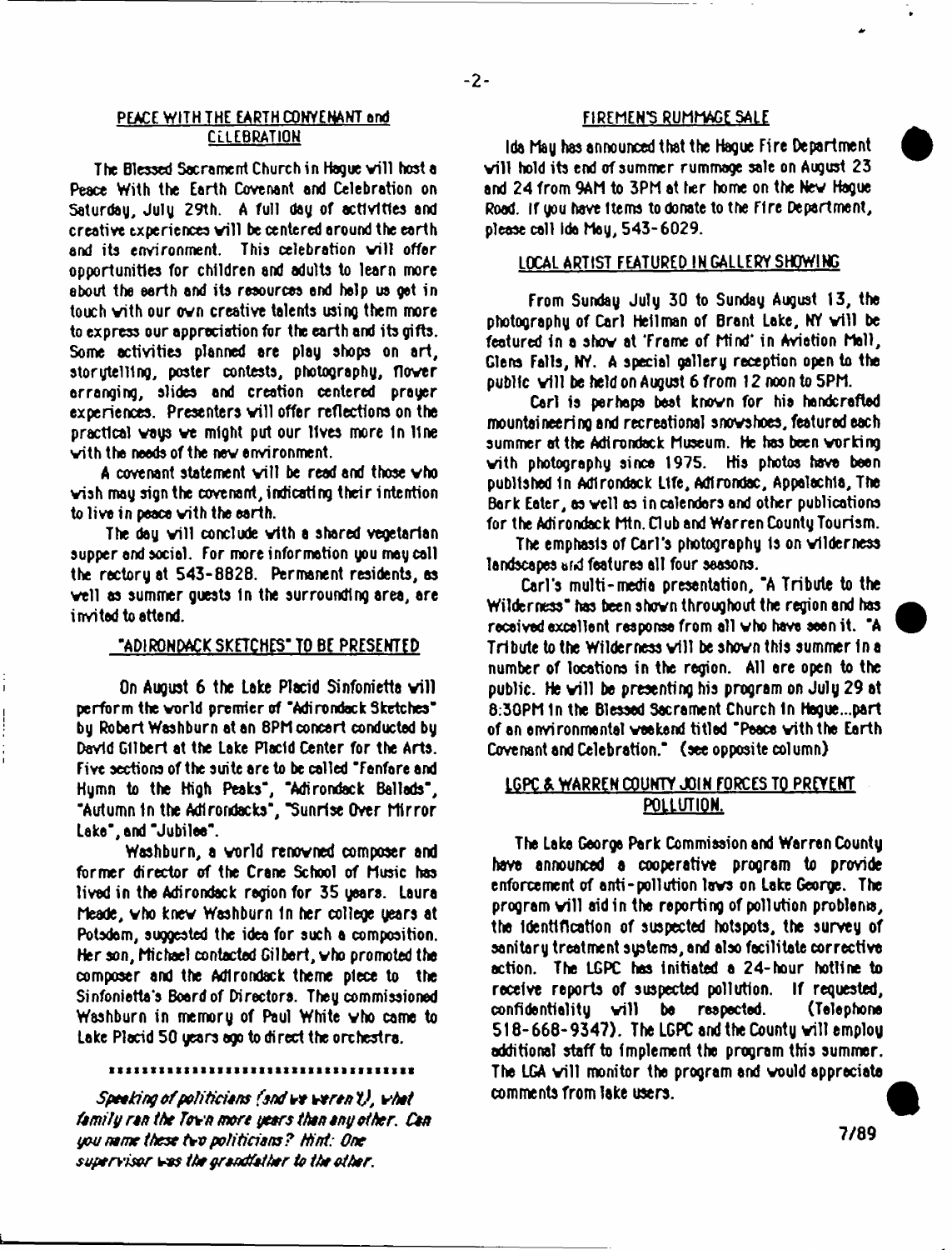# ZONING BOARD OF APPEALS - JUNE 22. 1989 PLANNING BOARD - JULY 6.1989

 $\mathbf{r}_i$ 

**- 3 -**

Three public hearing® et 7PM preceded the regular Zoning Board meeting held on June 22,1969 at 7:30PM. Theg vere:

(1) DeLerm-GInn - variance request to build a second home on non-co9nforming property that already had one cottage and vould become more non-conforming vith an eddltonel home. Since the property la also co-ovned and the nev home vould be one ovnerahip, this vas introduced as the practical difficulty, later, at the regular meeting the variance passed vith a 5 gas, 2 no vote, contingent upon APA approval.

 $(2)$  Wikoff - with a request to add to their present home, an addition that Is closer to the property line than the code allovs. This property is surrounded by the Silver Bay Association and a letter from them vas introduced in vhich they raised no objection. The vote to grant the variance vith conditions vas 6 yes, 1 no.

(3) Hilliker variance request vas for a fence, vhich vould be placed on the property line separating them from their neighbors. No objections vere raised and at the regular meeting the variance vas granted unanimously, vith conditions.

In addition, at the regular meeting, William and Helen Droese requested a sub-division of 5.6 acres into 2 lots - since the land is divided by Summit Drive. A public hearing has been scheduled for July 27, 1989 at 7PM.

#### SPECIAL TOWN BOARD MEETING - JUNE 23.1969

On June 23 at a special tovn board meeting, the folloving successful bids for the Hague Community Centre vere evarded to the folloving contractors:

F.T. Collins. Glens Falls,for general construction.

Alltech Encrou Sustems. Mechanicville, heating, ventilation and air conditioning.

Lawrence Best. Hague - electrical work.

The work will come within our projected budget and as we told you before  $-$  there will be no increase In taxes because of the nev building. That's good

Tom Amera's proposed lot line changes to an existing 3-lot subdivision vere approved as proposed for his property located on West Hague Road. All lots conform or exceed the minimum lot size for this zoning district.

On site inspections, prior to the August meeting, and/or public hearings vere scheduled for August 3, beginning at 7PM, for the folloving proposed subdivision: \*1. A minor 4-1ot subdivision of 94.54 acres of property jointly ovned by Francis, Nelson and Matthew Waters and Judith Kenna. #2. A 3-lot minor subdivision of 10.47 acres ovned by Louis Fenlmore. \*3. A 2-lot subdivision of property located north and south of Summit Drive ovned by Mr. Droese. Mr. Droese is seeking an area variance since his total land area Is less than required for his zoning district. *\*4.* The creation of

a parking lot on the vest side of NYS Rt. 9N for the use of customers of "The Hummingbird's Nest."  $\blacktriangleright$  5. Northern Lake George Resort (formerly Silver Bay Lodge) has applied retroactively for site plan approval of the dive shop that actively exists on the property so as to brinQ the facility into compliance vith Hague's zoning ordinance.

The members of the Board vere given copies of the nev fee schedule adopted by the Tovn of Hague Tovn Board as published on June 26, 1989: Subdivisions: Major (5 or more lots), \$500 plus \$50 per lot; Minor, \$25 for the first 2 lots, \$5 for each additional lot. Site Plan Revlev: \$50 flat fee; Septic, \$25flet fee. Land Use and Development - no charge under \$100 of vork; \$10 flat faa over \$100 of vork. Variances: \$50 flat fee.

#### TOWN BOARD - JULY 11.1989

On July 11, In a moving presentation, Elvin (Curly) Monroe received a plaque from Dick Bolton, supervisor, commemorating Ms meny dedicated years as the keeper of our beautiful tovn park, including the garden in the center of tovn and gerdens along the brook on Rt. 8. The tovn also passed a resolution proclaiming Curly'a dedication and reminding us hov much he has done for the community In Ms beautification efforts. (Cont. on p4)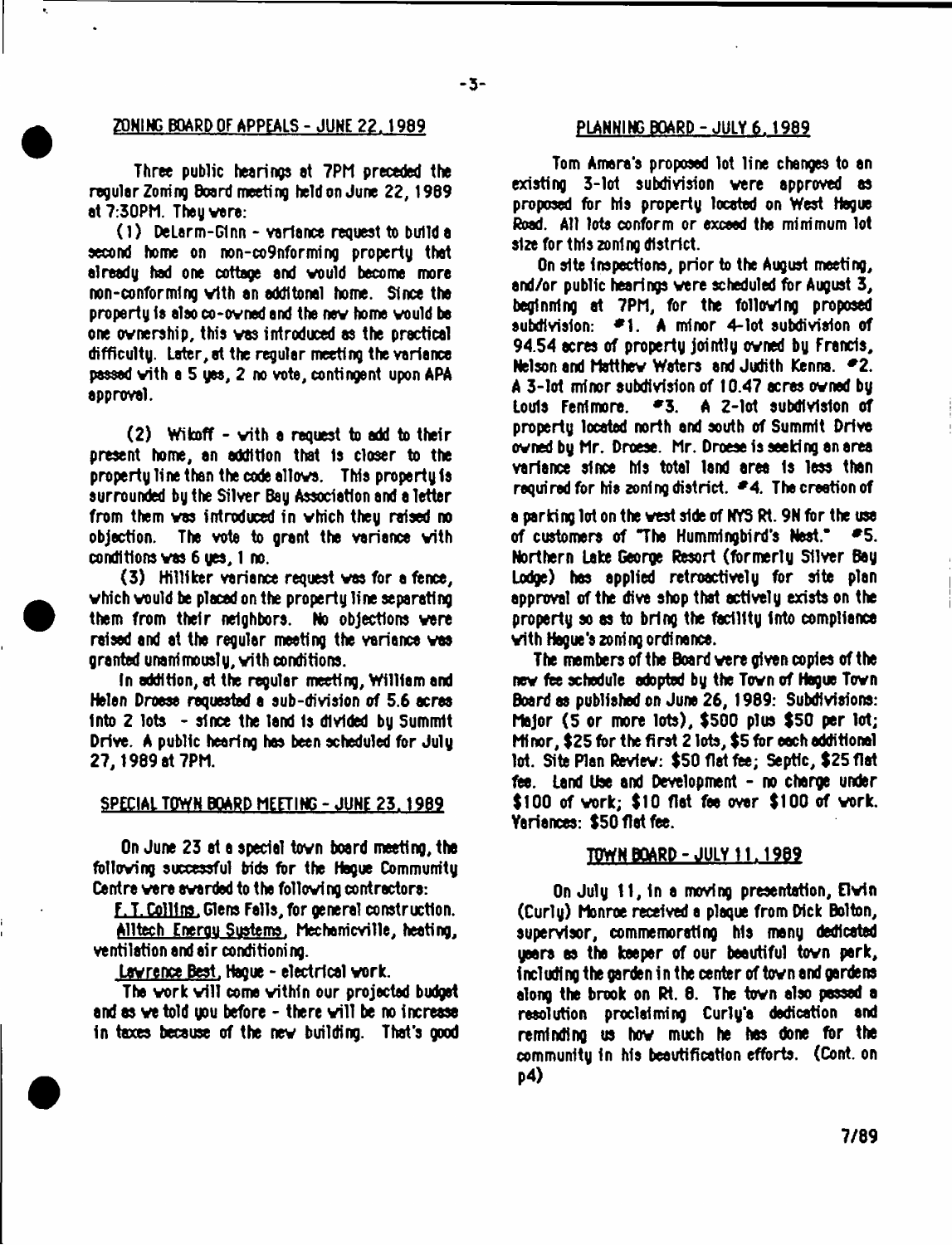# Tovn Board (Cont. from p3)

Tvo separate bids by Environmental Oil Inc. of Albany vere accepted unanimously by the Board.

(1) Cleaning of old tank taken from school property must be done before DEC regulation requiring a certificate for tank cut-up can be issued and the materials removed can be disposed of. Cleaning costs and certificate will cost \$975 and disposition of removed materials will cost \$100 per 55 gal drum.

(2) Another department of Environmental Oil will receive  $$2,099$  for equipment and  $$2,600$  for labor In the Installation of a nev tank.

Correspondence for P. Cloffi, In charge of State Waste Reduction and Recycling acknovledgad our request for a grant totaling \$71,321. Our chances eeem good, it vould be a pilot program for a recycling operation at our landfill and could bring odditonal dollars from Warren County.

The Community Action Agency of Warren County has offered a 1-yr. old refrigerator for the nev Community Centre. The tovn Is receptive to any form of donation Individuals or groups vould like to make to this vorthvhlle project.

Since ve are a tovn that pays cash vhen ve buy, a lease-purchase financing program promoted by Association of Tovns Is not of interest to us nov but Is alvays another available option, since equipment can be purchased at a lover rate of 1 Merest.

One of our younger residents, Maureen Denno, has requested blind drivevay signs at their corner on Split Rock Rd. (Isn't It Mce vhen young people shov an Interest in thatr community?)

+ 16 Mgh, -1 lov vas R.P.I. Fresh Water Institute's report on the colffbrm count for Hague Beach and other sampled areas. Means vs are In excellent shape and makes for a great svlmmlng summer in Hague.

Funds received from CHIPS (Highvey) shov an Increase end should continue for several years.

Money that Warren CouMy has already paid to Clough, Harbor, Assoc, for vork on our landfill closure plan must be paid back and plans are being made to Include this in future budgets.

A letter from Dept, of Transportation (In reply to a request by Supervisor) states they have revieved the situation of pedestrians crossing 9N at Werner's Marina and sees no problem. The Board vas not satisfied and the matter will be pursued.

Dan Belden, Highvay Superintendent, received permission to go to Highvay School (Catskills) In September.

The American Legion requested e resolution be sent to Gov. Cuomo and the legislators for the drafting of a bill making it a crime to desecrate the flag. A yes vote vas unanimous.

 $\overline{z}$ 

In the ongoing school tax Investigation, our lavyer has requested sales comparables from the State Equalization Board under the Freedom of Information Act.

In nev business:

The September town board meeting will be held on Monday, the 11th, due to the Primary election on Tuesday, Sept. 12.p

Resolutions vere passed to (1) Transfer \$640 from contingency to unemployment insurance fund.  $(2)$ Transfer \$512.50 from contingency to research fund.

A meeting vith the Port Henry Tovn Board Is scheduled on August 13 at 9AM. They are Interested in the Community Centre ve are building, since they are considering one for their tovn. Public is velcome.

The R.P.I. Fresh Water Institute will supervise the hand picking of milfoil at 24 sites.

IncideMly a bill sponsored by Senator Stafford of State Assembly to authorize the use of floridone to destroy aquatic plants, has been stalled by Maurice Hinchey vho has refused to put it on the floor. A resolution by Warren CouMy Board of Supervisors vas passed requesting bill to amend the Environmental Conservation Lav pertaining to this authorization.

Senator Stafford has allocated \$50,000 for use In **e** program to eliminate milfoil. The county will add \$37,000.

There is the possibility of a federal grant (anywhere from \$300,000 to \$400,000) to the tovn for a Solar Aquatic Waste Treatment plant vitMn the next tvo years.

August 23 will be Ron Stafford Day at the Silver Bay Property Ovners Association meeting.

See below for information on jobs available for laborers on Highvay Dept, crev and a part-time job at the landfill.

#### JOBS AVAILABLE

(1) Highvay Dapt. is looking for 2 laborers. The first 90 dsys pays \$5.00 an hour. After that pay increases to \$5.50 per hour for full time employees and includes many benefits, among them pension, health, vacation.

(2) Still looking for a part-time (5 hours doily) \* vorker for the landfill. Pay is \$5.00 per hour.

Applications for all positions may be picked up at the tovn hall or tovn shad. Further details may be obtained from Dan Belden, Highvay SuperintendeM.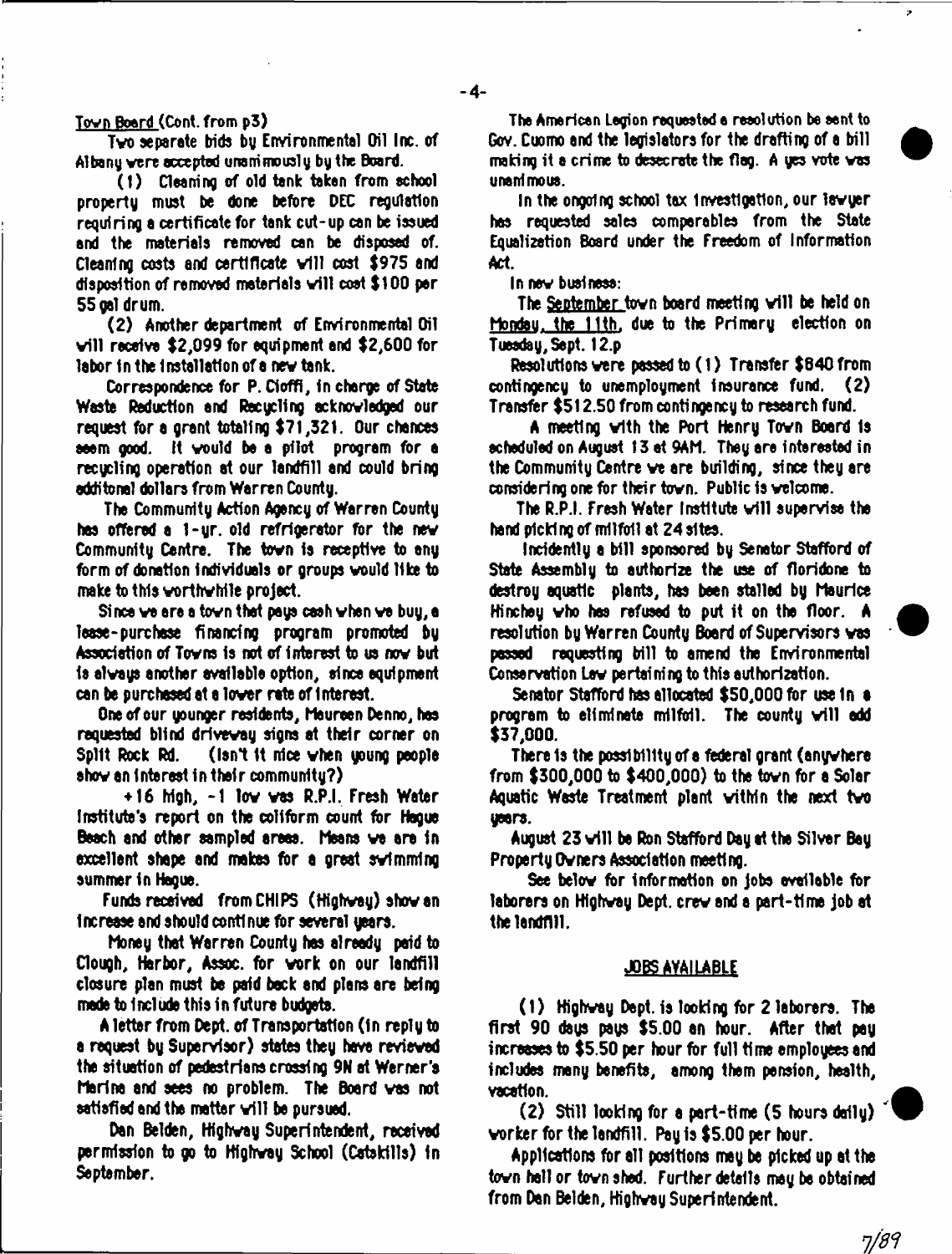# **W ILLY C S JUNE/JULY WEATHER NOTES GRACE MEMORIAL CHAPEL SERY1CI5**

Rain, as you know, had been our weather news during the first eleven days of June, and rain continued to play the major role for the month. However, starting the 19th the sun and summer temperatures ruled the day. Our high for the month vas 92\* on the 23rd, our lov 50® on the 14th. June 25 vas a rev rainy summer day vith a high of only 58® and a lov of 543 vith a south vind throughout the day, but after that temperatures began to climb for the balance of the month. Our top vind speed vas 25 MPH. We had only one thunderstorm for the month, vhich produced .63' of rain. We hod a total of 4.15" of rain for the month. We also gained 11 minutes of daylight for the month, but from now on the days will be getting shorter. Our 1988/89 heating degree season vas *S%* varmer than normal and .3% colder than last season.

July has continued the summer pace, hot and hasy days, vith comfortable nights. Yesterday, July 10, a large mass of thunderstorms moved through the area lasting for roughly five hours. These storms vere pert of a frontal system that spavned tornadoes and strong  $\gamma$ inds when it arrived, later in the day in NJ, southern  $\sqrt[4]{N}$ , CT and MA, but here in the north basin of Lake George there vere no dangerous winds and electrical activity vas mainly cloud to cloud producing vonderous echoes rumbling between thunder heeds and mountains and then beck egein and finally off into the distance. These storms did produce 1.14\* of rain during tha period vhich again vas far less than to our south. No one vaa inconvenienced by a povar loss, so it vas a marvelous occasion to sit beck and enjoy Mother Nature's sound studio vithout feeling Intimidated and she put on a great shov. After the storms moved on and the sun returned the air temperature vas 78s, the vater temperature 73 1 /2\* at 4PM. The infestation of gypsy moths has been extensive this year, but the experts say that because of our adequate rainfall that the defoliated trees ere not under greet stress end should be able to recover vith little trouble. Let us hope they are right. Hovever, one does vonder about next year.

May your summer be relaxing and enjoyable.

#### \*\*\*\*\*\*\*\*\*\*\*\*\*\*\*\*\*\*\*\*\*\*\*\*\*\*\*\*

A huge boulder, fractured by the forces of nature, in a field a mile or so from Rt. 9N. Tha glacier may have moved it dovn from Round Mountain. Paul 6unyan, a fabled lumberman from the old days, may have rolled it there. What is this monstrous chunk of rock called? Hint: If you find it,do not valk through the broken section; an earthquake could crush you.

Grace Memorial Chapel at Sabbath Day Point will hold worship services at 1 GAM each Sunday through September 3. Everyone is Invited to come and worship God In this beautiful and historic chapel. The schedule of ministers Is:

July 23 The Reverend S. Thom Scholten

 $-5-$ 

First United Methodist Church, Northvllle, NY July 30 The Reverend James R. Duncan, Retired United Methodist Church, Greenfield, MA

August 6 The Reverend Peul A. Friederlch, Retired United Presbyterian Church, West Orange, NJ

- Auguat 13 The Reverend Howard G. Hegemen, D.D., Retired Seminary President, Reformed Church In America, New Baltimore, NY
- August 20 Tha Reverend Leon M. Adkins, Jr., D. Min Albany District Superintendent, United Methodist
- August 27 The Reverend Winston A. Saunders, Ret. United Methodist Church, Sunset Beach, NC
- September 3. The Reverend John G. Armes, Retired Missionary: Presbyterian Church, Silver Bay

# FISH AND GAME CLUB

Geneva Denno won the fishing equipment which was raffled off recently. The money doll will be raffled off at tha regular Fish and Gama Dub meeting on August 15. Next meeting of the club will be July 18.

# 4-H CLUB TO BE FORMED

Mrs. Kenneth (Blanche) Yav is holding an organizational meeting of a  $4-H$  club, which will have its main interest in horses. The meeting will be held on July 26 et 1PM at her home, on tha West Hague Road. All interested youth, both male and female, are urged to attend this meeting. Call Mrs. Yav at 543-8859 for additional Information. If there is enough interest and leadership, other 4-H interest groups may be formed.

#### \*\*\*\*\*\*\*\*\*\*\*\*\*\*\*\*\*\*\*\*\*\*\*\*\*\*\*\*\*

A certain building in Hague vas erected around 1870, but only one story high. In 1914 a second story vas added. Sometime In the 1960's this top section vas taken dovn and the bulldfnQ rebuilt, being no longer needed for tha purpose erected. Hague vas by than sinking to Its present status as a bedroom community. In this house many politicians began their rise to fame. As many others had their hopes dashed to oblivion. What ia tha name of this building?

Hint: If you never enjoyed an oyster supper upstairs, you missed something.

*Hague trivia questions, 1 tents to Clifton West, T&\*'n Hi&rian.* 7/89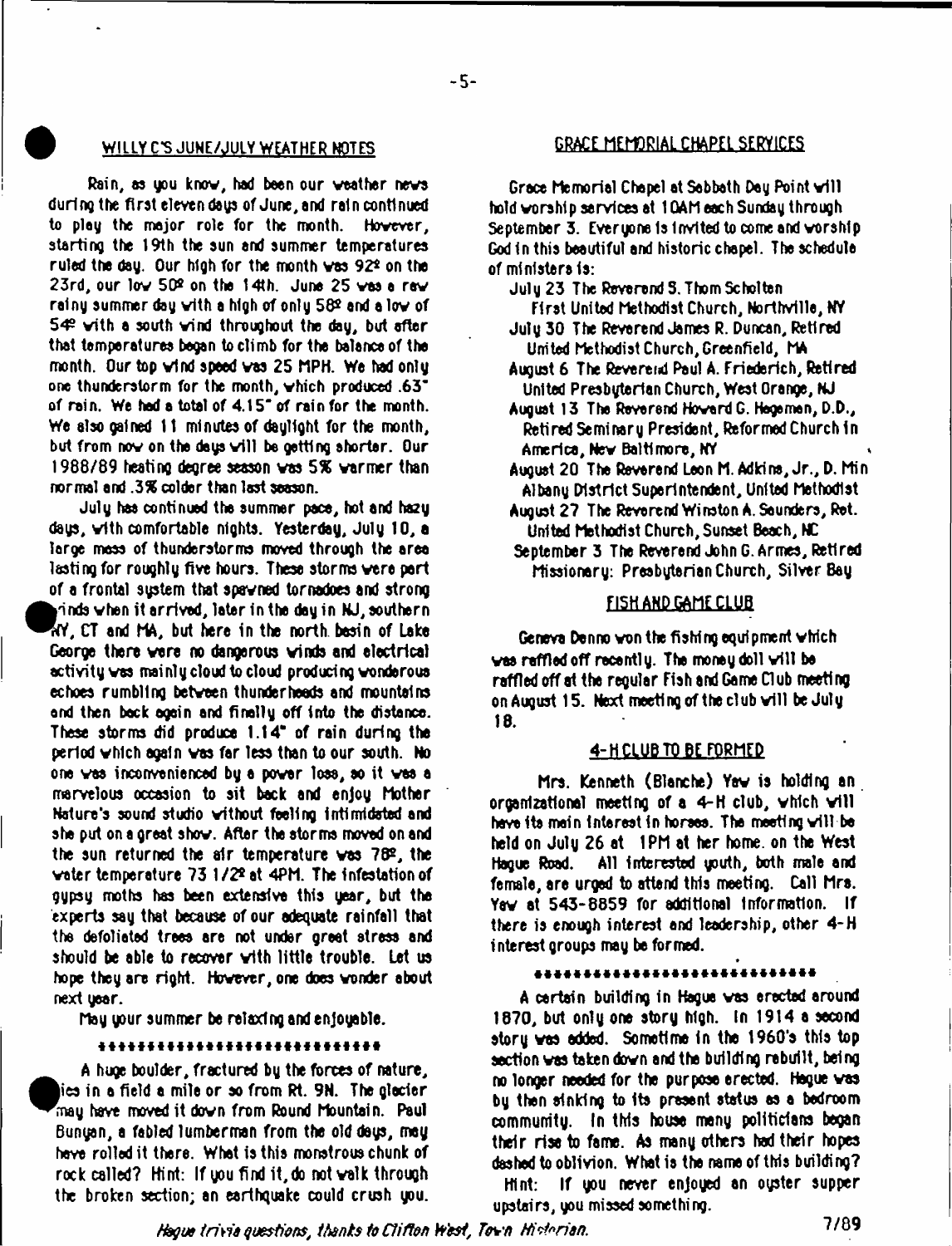MCKEEVER (Cont. from page 1) In 1952 vhen Stevenson vas nominated for president of the U.S., McKeever became director of Volunteers for Stevenson. By this time he had met and married goung Susan Lo bens tine, a young voman as Keenlg interested and dedicated to the vorld of international affairs as Porter.

It Is through Susan that the McKeevers and their children have kept e long associetion vith northern Lake George. Susan's aunt vas among the 'founding ladies' of the Rogers Rock Club. The McKeevers and their children spent many summers at tha "Rosa Cottage" there. Tvo sons and a daughter, plus their "Chinese son", vho came to them vhen he vas 15, visit nov at Pine Cove vhere the McKeevers live. Son Jim Is a clinical psychologist at the Virginia Mason Clinic In Seattle; son Bill ia the leader of the Tibetan Buddhist Movement in North America (at Halifax); daughter Karen is associated vith Brandeis U. in the field of early childhood education; Chinese son "Jimmy\* (Cho-Llang Lin)) Is a violin prodigy vhom the McKeevers originally sponsored so that he might come to this country and study at Juilliard. He is performing at Aspen this summer and will be performing vith Isaac Stern end others this December at Carnegie Hall in a Brahms Sextet.

Susan and Porter McKeever hope to announce a "book aigning" sometime in August - perhaps at The Bookmark In T1. The book tells us about his years vith Adlai Stevenson. In conversation ve also learned a little of Mr. McKeever's vork vith the Ford Foundation, vith the Committee for Economic Development, vith John D. Rockefeller III and his gifts to the Asia Society and to the Japan Society. We learned too of Susan's vide ranging interests - UNICEF; League of Women Voters; Union Theological Seminary--andtennis! ...B illie DeGraff

# APA\_NQIiS 50\* INCREASE IN HOMES IN 20 YEARS

Approximately 21,000 single family dwellings (SFD's) vere built in the Park from 1967 through 1987, according to figures presented to the Adirondack Park Agency members at their meeting Friday (June 16). This figure represents an increase of slightly more than 50 percent increase over the number of SFD's existing In the Park In 1967. Gleaned from tovn assessment rolls for these tvo years, figures also shov a grovth by nearly 6,500 in the number of vacant residential lots end an increase by some 220,000 ecres to about 2.17 million In the nu;mber of acres nov considered by

assessors as "private forest land." This Increase is attributed to shifts in defi nition of lends once considered

# OUR TAX DOLLARS AT WORK?

On June 30 an article by Janet Marvel, correspondent, appeared in the Post Star regarding the opening of the nev bathhouse on the Million Dollar Beach 1n Lake George. Not only do ve have a million dollar beach, but nov ve have a multi million dollar bathhouse to go vith it! There has been a great deal of publicity about this bathhouse, since it has cost the NY State taxpayers 3.75 million dollars. I regret (or do I?) that I have not yet seen this gorgeous building but I understand that no expense vas spared. It Is complete vith stained glass windows and a rotunds in the main entrance vith a 30-foot celling.

Lake George's Mayor Robert Blais says he questions the use of the money for a bathhouse vhen there are "so many environmental concerns" in the area. I say "Amen" to that statement.

Lake George Tovn Supervisor Louis Tessler said he vas "not excited" vith the building design. "Stained glass windows are out of place for this area...We go rustic and (the state) puts a modern building up. The cost of the building is not in proportion for its use."

In a press release on July 14 Assemblyman Kelleher criticized the DEC'S 1987-88 Lake George Aquatic Plant Study" a "smokescreen" to cover up vhat he called DEC'S Inaction. "They spend millions on a bathhouse on a beach that last year vas closed because the vater vas polluted," the assemblyman stated. "Maybe that's why they figured they needed better showers. Frenkly, I think their priorities ere e little varped."

 $^{\circ}$ I can think of a great many things to do with \$4  $\,$ million to help Lake George," Kelleher stated. "None of them involve taking a shower while looking out the stained glass windows of the nev bathhouse."

The report stated that the total area of milfoil populations totalled 1.39 acres in 1987. By 1988 milfoil covered 1.53 acres of the lake. The leke covers a total of about 28,000 acres.

LGA Executive Director Mary-Arthur Beebe took issue vith the method the DEC used to obtain its figures. She said the DEC only measured milfoil beds and Ignored separate milfoil plants that lie betveen the beds.

Meanwhile back at the bathhouse, people continue taking shovers and staring out the gorgeous stained glass windows, and I keep telling my guests to keep their vater consumption to a minimum! All that vater does haye to go somewhere.... D. Henry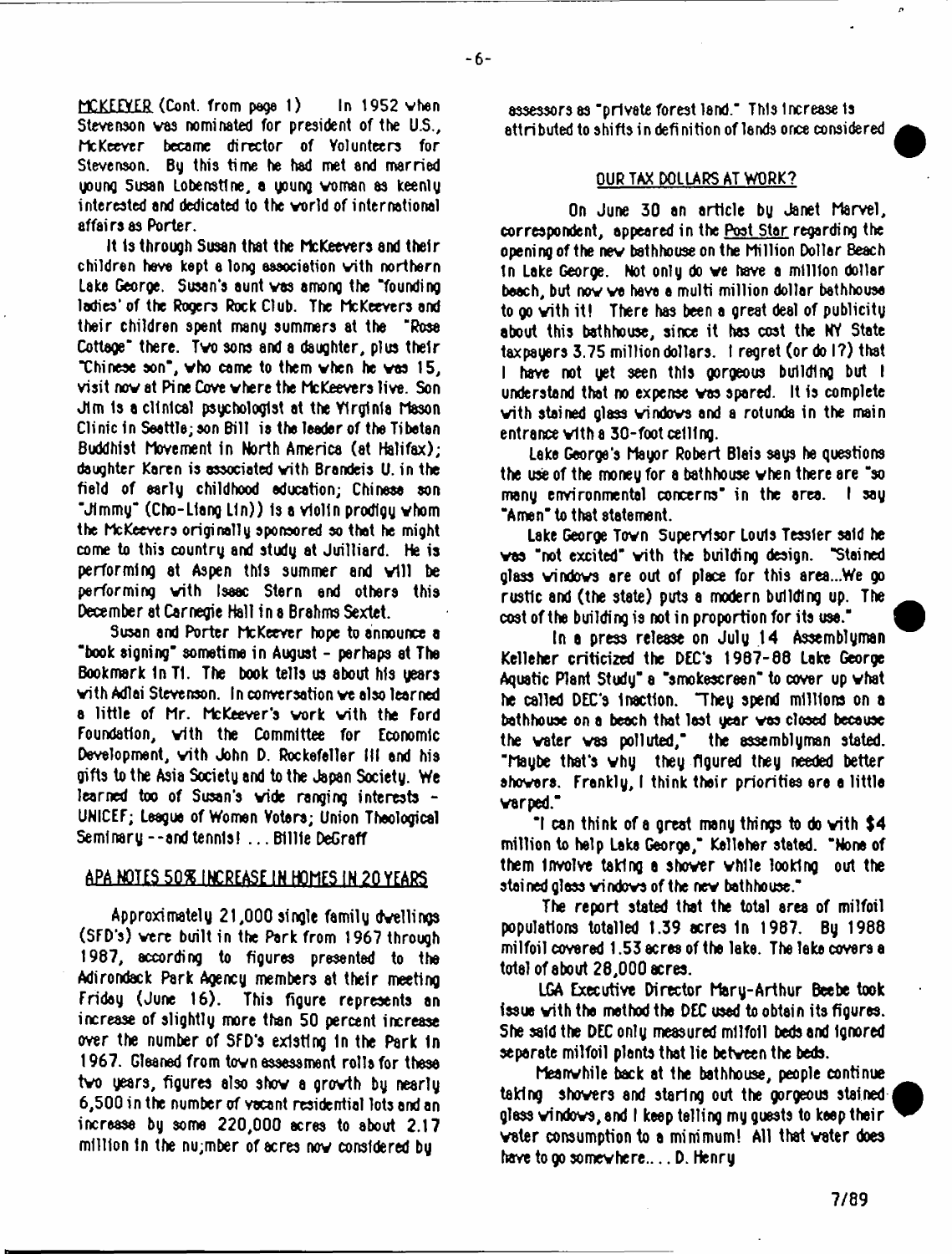### SOUNDINGS

BORN - A boy, James Michael Hovard, to Diane Rusnack and James Hovard on July 8,1989

MARRIED - Patrick May, son of Mr. & Mrs. George May, Hague, to Karen Hanley on June 24 in Syracuse, NY

DIED - Frances Boom hover, 74,Ticonderoga, formerly of Hague. She is survived by her husband, Charles, and tvo sisters.

DIED - Charles Ginsberg, Brooklyn, NY and Hague on May 29. He spent many summers in Hague, the most recant at Springdale Manor.

DIED - Guy Beattie, 89, Orlando, FI and Silver Bay, NY on June 13. Mr. Beattie had been a summer resident of Stiver Bay for over 70 years. He is survived by his vife Ruby, son Allen and daughters Barbara and Cynthia.

ORDAINED - The Reverend Marjorie J. Floor of Brightvaters, NY and Sabbath Day Point vas ordained to the Episcopal Clergy on June 17,1989 at the Cathedral of the Incarnation in Garden City, NY.

# Tl HI GRADUATES

On June 24 seventy-six seniors from Ticonderoga Central School received their diplomas in ceremonies on the lavn in front of their school. Among the graduates vere the folloving Hague students: Peter Steven Balden, Randolph Allan Bevins, Thomas R. Dorsett Jr., Todd C. Fish, Tanya Stephanie Goetsch, Edvard May, Kyle J. May, Jason Charles Plass, Alison Porter, Lonnie Franklin Svl nton Jr. and John F. Waters.

Among the avards presented to students from Hague vere The Stephen J. Potter Education Avard to Thomas Dorsett Jr.; Harvey H. Moses Educational Avard to Jason Pleas; Mary C. Bests Memorial Scholarship to Peter Stephen Belden; Thomas E. Thompson Memorial Prize In Business to Peter Stephen Balden and the Martin Agency Prize for Excellence In Instrumental Music to Randolph Bevins.

The tovn of Hague can be very proud of all of its graduates and ve on the Chronicle Staff add our congratulations and vlsh them veil in their future endeavors.

The St. Jude's "Wheel for 1116\* bike-a-than vas held ona mile-long span of the Nev Hague Rd. on May 20. Fifteen children raised \$2,556.45 for the St. Jude's Children's Hospital. In addition to Michelle Dcfranco vho raised the most money, other participants vere: Elizabeth DeFranco, Bobby Jean Frasier,Brittany Stull, Connie Svinton, Richard Cobb, James Girard, Parry Girard Jr. (vho vent the farthest), Tavish Costello, Eve Trombley, Thor Gautreau, Alison LaCourse, all of Hague and Sara Hoffay of Crown Point and Shandra Cuningham of Mineville. Peter Hutchinson, another participant vas recovering from a broken collarbone and vas unable to ride - so he valked seven miles. Anna Denno, Chairman of the event, vas assisted by Nancy Trombley and Keren Costello.

# **HAGUE SENIOR CITIZENS CLUB**

The Senior Citizens of Hague will hold a picric on Tuesday, July 25 at 12 Noon at the Hague Fish and Game Dub. Bring a picnic goody to share and enjoy a pleasant time vith pleasant people. All residents of Hague vho are 50+ arc velcome.

### SHYER BAY PROPERTY OWNERS

The Silver Bay Property Owners Association will meet Wednesday, July 19 at 7PM in the Hague Baptist Church Annex. Guest speakers will be Mary Arthur Beebe, Director of the Lake George Association, Robert C. Glennon, Executive Director A.PA, and Association Counsel, Barbara Rottier, vho has been a summer resident of Hague since early childhood.

On Wednesday, August 23 at 7PM, the property owners will meet at 7PM in Morse Hall, Silver Bay Association, when the gues speaker will be Senator Ronald Stafford. The public Is cordially Invited to attend these meetings.

### "CHRISTMAS IN JULY\*

The Essex County Office for the Aging will sponsor "Christmas in July" - craft fair on July 28th from 10:30AM to 2:00PM on the County Court House Lavn In Ellzebethtovn. Seniors v ill sell Items they have made. \*\*\*\*\*\*\*\*\*\*\*\*\*\*\*\*\*\*\*\*\*

The real measure of our wealth is how much we *vovhibc vorih if vt fasi si/ our money.*